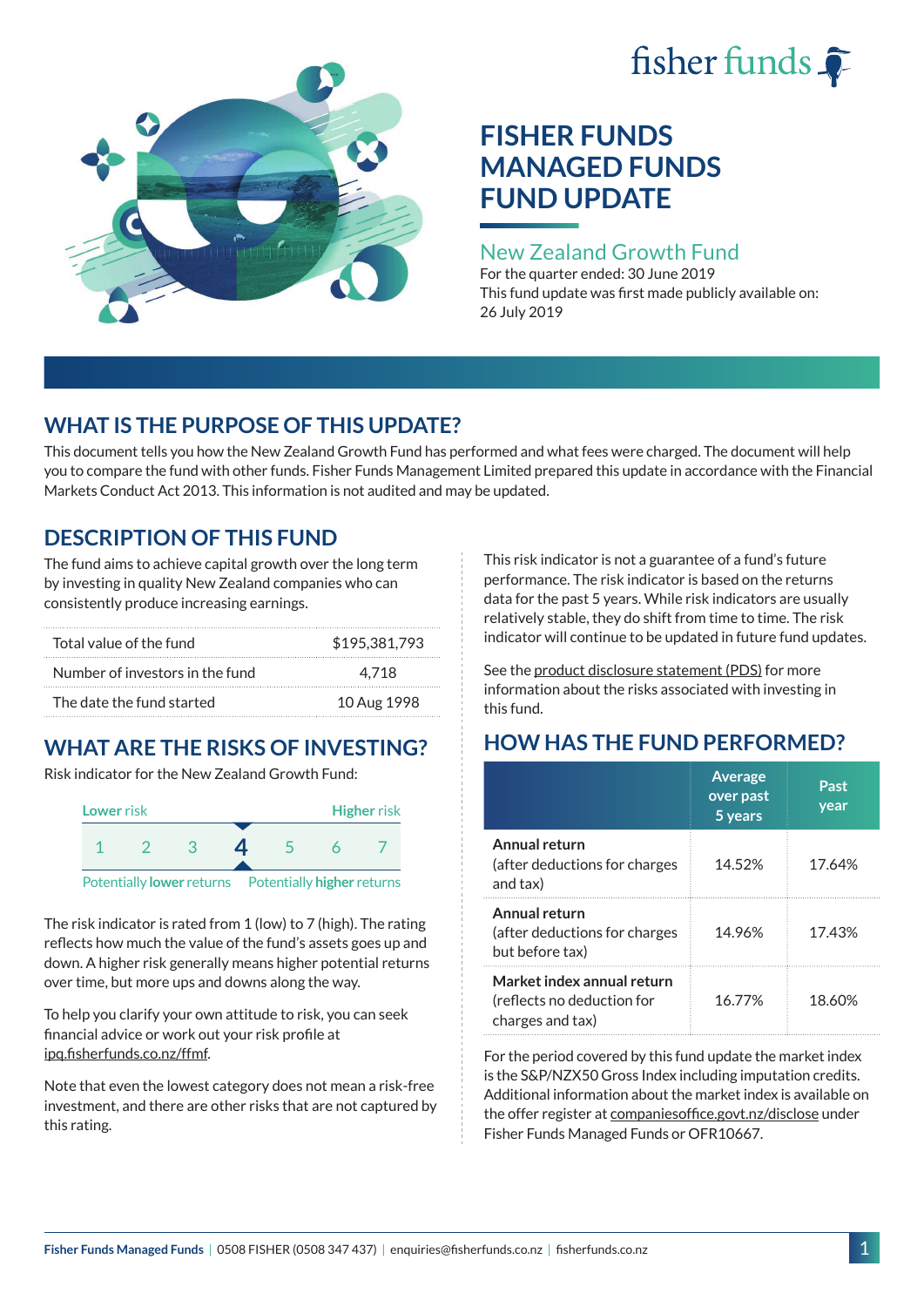## **ANNUAL RETURN GRAPH**



This shows the return after fund charges and tax for each of the last 10 years ending 31 March. The last bar shows the average annual return for the last 10 years, up to 30 June 2019.

**Important:** This does not tell you how the fund will perform in the future.

Returns in this update are after tax at the highest prescribed investor rate (PIR) of tax for an individual New Zealand resident. Your tax may be lower. The market index return reflects no deduction for charges and tax.

#### **WHAT FEES ARE INVESTORS CHARGED?**

Investors in the New Zealand Growth Fund are charged fund charges that include GST. In the year to 31 March 2019 these were:

|                                                       | % of net asset value |
|-------------------------------------------------------|----------------------|
| <b>Total fund charges</b>                             | 302%                 |
| Which are made up of:                                 |                      |
| <b>Total management and</b><br>administration charges | 3.02%                |
| Inding:                                               |                      |
| Manager's basic fee                                   | 1 27%                |
| Other management and<br>administration charges        | 0.15%                |
| Total performance-based fees <sup>1</sup>             |                      |

Small differences in fees and charges can have a big impact on your investment over the long term.

### **EXAMPLE OF HOW THIS APPLIES TO AN INVESTOR**

Katie had \$10,000 in the fund at the start of the year and did not make any further contributions. At the end of the year, Katie received a return after fund charges were deducted of \$1,764 (that is 17.64% of her initial \$10,000). Katie did not pay other charges. This gives Katie a total return after tax of \$1,764 for the year.

#### **WHAT DOES THE FUND INVEST IN? Actual investment mix**

This shows the types of assets that the fund invests in.



#### **Target investment mix**

This shows the mix of assets that the fund generally intends to invest in.